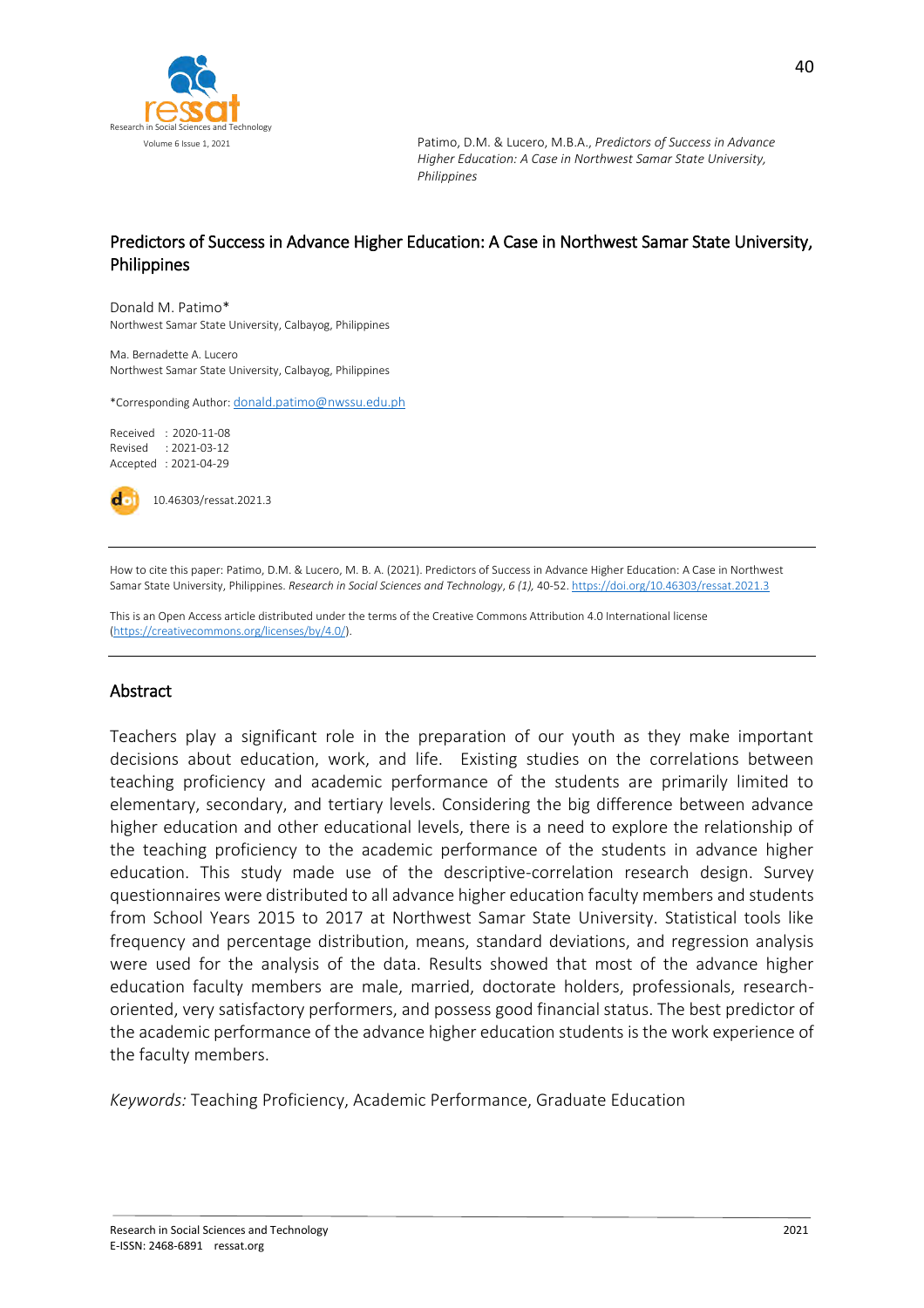

# Introduction

Teachers play a significant role in the preparation of our youth as they make important decisions about education, work, and life. Clarke et al (2010) observed that the teachers' appreciation of the subject matter involved can directly influence the learning opportunities of the students. Denessen et al (2015) added that female teachers showed less positive attitudes towards teaching than male teachers which contributes to the less positive attitude of their students.

Hamilton et al (2015) postulated that a teacher has more influence compare to any other school factors, including leadership, services, and facilities. Their research also suggested that the individual and family characteristics may have great impact on student achievement when compared with teachers. Another interesting finding on their study was the best way to assess teacher's effectiveness by looking at their work performance.

In another study, the teacher's conferences and workshops attended, qualification, and published papers are not related to teaching performance (Hashmi et al, 2011). On the other hand, Bulut and Yilmaz (2014) found a meaningful correlation between math teachers' democratic conduct in the students' learning process and success in mathematics. In addition, Morteza and Khademi (2015) suggested that teachers' sources of pedagogical beliefs and teaching experiences were predictors of the learners' outcomes.

Existing studies such as mentioned above on the correlations between teaching proficiency and academic performance of the students are primarily limited to elementary, secondary, and tertiary levels. Considering the big difference between advance higher education and other educational levels, there is a need to explore the relationship of the teaching proficiency to the academic performance of the students in advance higher education.

Furthermore, graduate work has varied activities from theories to the conduct of researches and as such Gwen (2011) enumerated points of difference between graduate education and other levels of education. According to him, graduate programs are advanced and highly specialized than the other levels of education in the country. Elementary, secondary, and tertiary classes are usually larger and less individualized compared to the individual students or small groups work closely supervised with professors in graduate studies. Graduate programs are much more research-oriented while undergraduate programs are focused on instructions (Dinh, 2019; Lee & Lee, 2020;).

Noteworthy is to explore the current trends that are far more advanced with practical applications that the content of such knowledge imparted may improve the craft and skills of the advance higher education students. Likewise, this study may imbibe in determining the weaknesses of the students on the lack of the needed knowledge shall be capitalized as the starting point for this undertaking.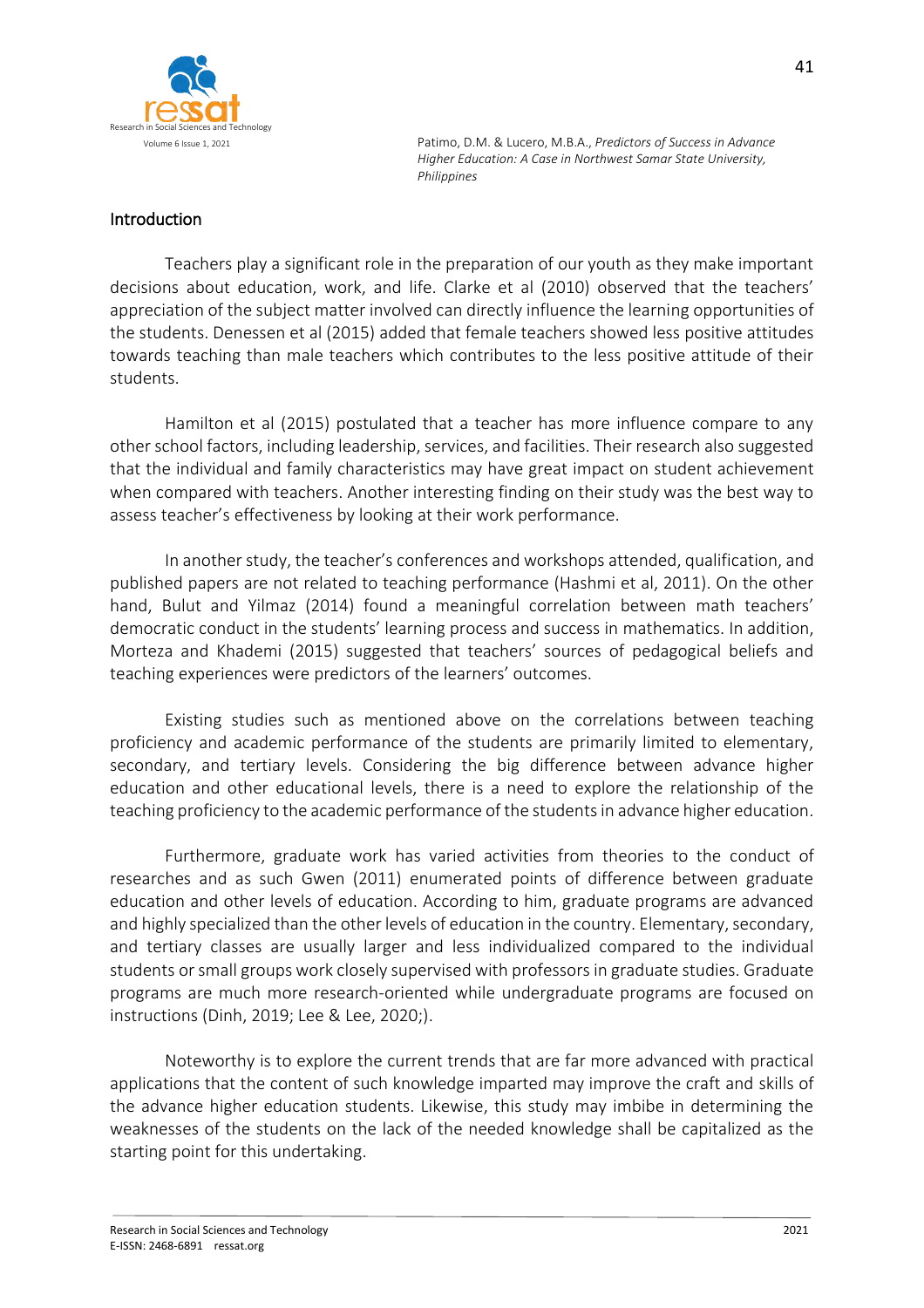

In Northwest Samar State University (NwSSU), many advance higher education students failed in their comprehensive examination. For the last five semesters and summers, the failure rate of the advance higher education students ranges from 18 to 59 percent. Hence, this study was conducted. Specifically, this study sought answers to the following research questions. First, the study aimed to identify the profile of the advance higher education faculty members in terms of age, civil status, sex, highest educational attainment, work experience, relevant training/seminars attended, net take home pay, number of researches conducted, and performance rating of the advance higher education faculty members. Also, the study tried to identify the academic performance of the advance higher education students in terms of their basic, major, and elective subjects. Finally, the study shall determine the profile variable of the advance higher education faculty members that best predict the academic performance of their students.

# Data and Method

A lot of people have looked up at teachers with a beaming awe, a high regard, strongly believing in them, where they placed their confidence in them for they were assumed that they will find ways and means to reach out to students amidst difficulties and go through the rigors to effectively reach out to students. Waychunas (2020) mentioned of exploring schools that were "beating the odds" to identify odd practices. This notion of giving out the best to be effective encompasses the proper mind set, the preparation of oneself, and a noble heart for the best of the students (Wenner & Campbell, 2017). And in this light, the aim to harness on skill and be one with technology has geared toward the notion of Education 4.0, a lifelong affair with industry (Pangandaman, Ali, Lambayong, & Ergas, 2019).

The graduate school as being composed mainly of students coming from different organizations and institutions of varied interest may be effective in relating theories to practice. Thus, Wren and Wren (2009) give emphasis on the useful experience of the students in the graduate level of education. Furthermore, the training and practice would seem to be favorable hands-on learnings of the students.

The predictors of success rather have its measuring factors such as to look into the students' academic success in higher education the student demographics, like gender, the socio economic factors as adhered by Alyahyan and Dustegor (2020) were of paramount importance. In the same manner, we may look into the trends of education that the needed skill be imbibed as part of what teachers may adapt the technology. Another issue is the present conditions of the COVID-19 pandemic where we encountered a lot of problems in the delivery of the instructions to the students. The research of Pokhrel and Chhetri (2021) accordingly highlights certain dearth such as weakness of online teaching infrastructure and the limited exposure of teacher to online teaching. McCorkle (2020) mentioned that schooling has changed for most people and that it is a big challenge in the academe as to how to show leadership in the middle of these circumstances.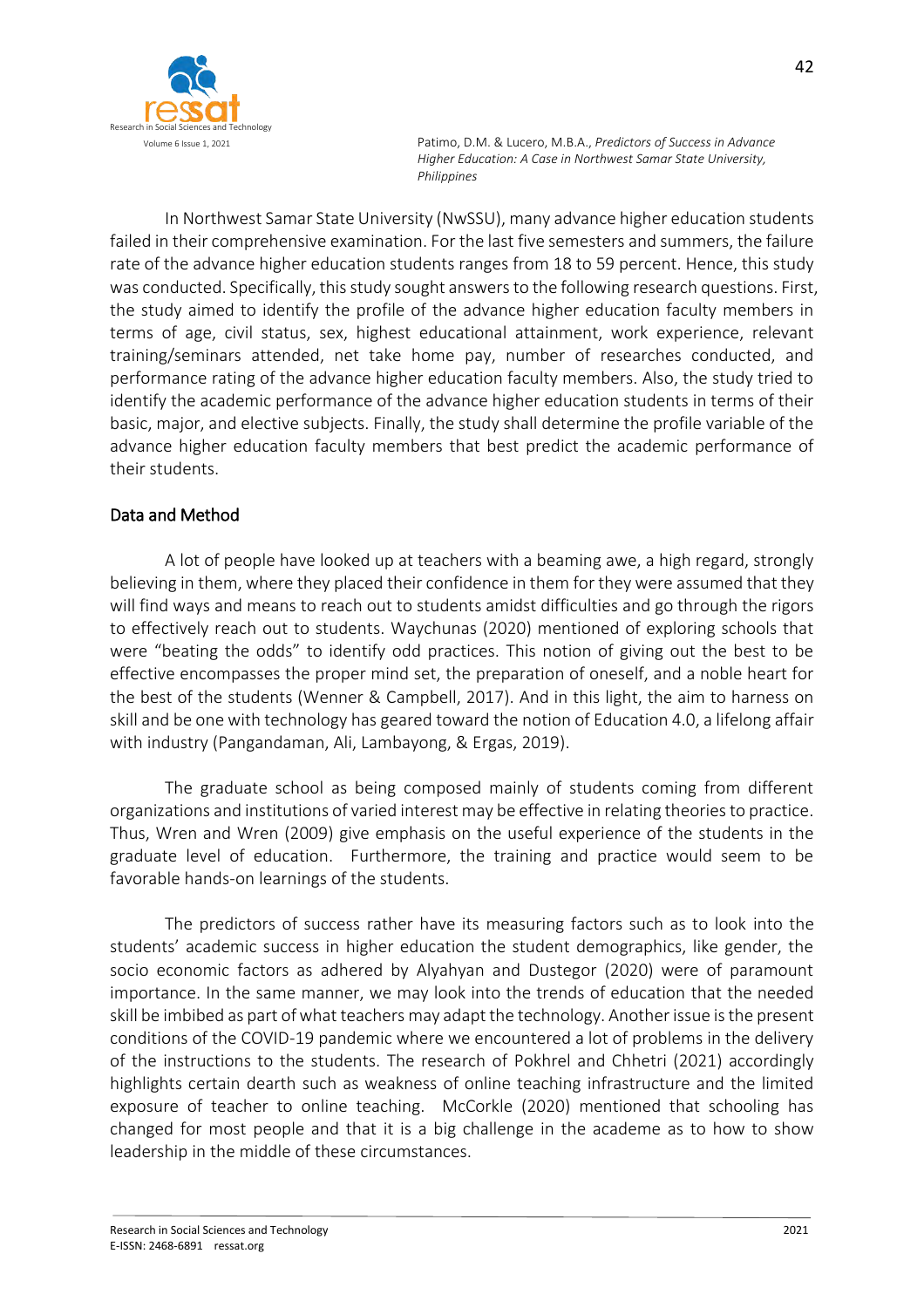

This study was primarily based on the idea that teachers matter most to the students' academic performance (Hamilton et al, 2015). Torabi and Zahiri (2012) found out that characters such as ethics and humility of teachers have the most influence according to the students' views. The effects of professional, scientific, and physical environment factors were assessed as ineffective in student-teacher relationship. Another study found that other teacher characteristics coupled with classroom practices are comparable in size to those of student background (Wenglinsky, 2001). Bhatti and Qazi (2011) found out that the students' scores on their Grade Point Averages (GPAs) have better academic competence.

Teachers are considered moulders of the minds, they as well influence the students in more ways and instill memories of seen good and great examples of what their teachers have shown in their real lives. Bilbao et al (2012) further emphasized that teachers are considered as professionals with competent skills observes high standards of the job, and abides by the code of ethics. Teachers demonstrate leadership who made great influence not only for their students but also extends beyond their own classrooms to others within their own school and the whole community (Danielson, 2006).

The conceptual framework of the study is shown in the figure below. The inputs of this study involve the profile of the advance higher education faculty members and students. These inputs were collected and processed with the academic performance of the advance higher education students through the descriptive-correlation method of research with the use of questionnaires and interview guides. The result of the assessment determined the predictors of success in advance higher education.



Figure 1. Conceptual Framework of the Study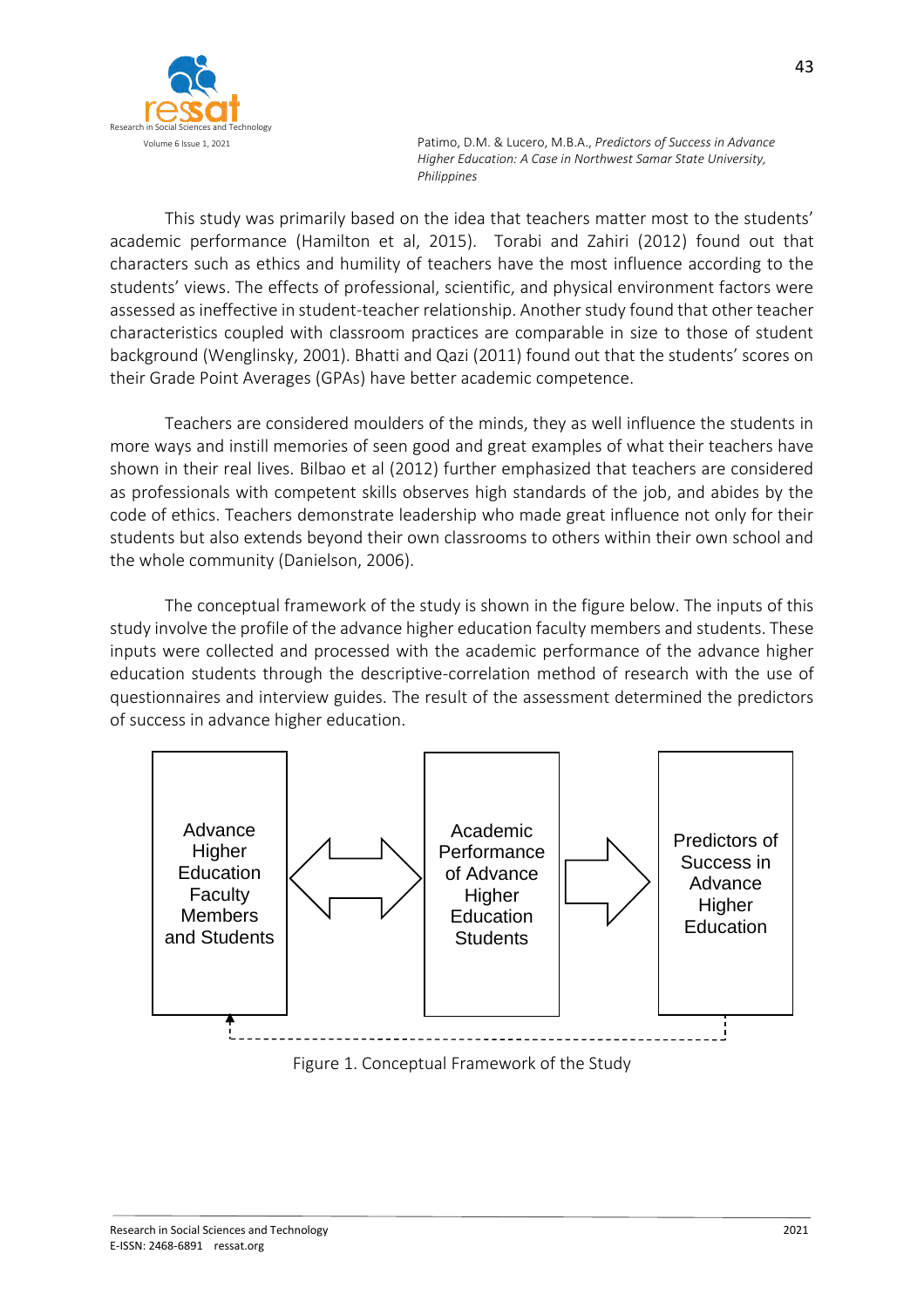

# Data and Method

#### Design

Descriptive-correlation research design was used in this study. The study aimed to identify the profile of the advance higher education faculty members and the academic performance of their students in basic, major, and elective subjects. Among the profile variables of the advance higher education faculty members, the study shall determine the best predictor of academic performance of their students.

#### Sample

A total enumeration of advance higher education faculty members and students from School Years 2015 to 2017 were considered in the study. The study was conducted at the Main Campus of the Northwest Samar State University in Calbayog City. With this, all advanced higher education faculty members in total of 19 and all advance higher education students in total of 197 were considered in the study.

#### Instruments

The survey questionnaire utilized in this research study was constructed by the researchers to elicit the needed data for the personal profile of the advanced higher education faculty members. The questionnaire specifically asked for the age, civil status, sex, highest educational attainment, work experience, relevant training/seminars attended, net take home pay, number of researches conducted, and performance rating of the advance higher education faculty members. For the grades of the basic, major, and elective subjects of the advance higher education students, the researchers asked for this data with the university registrar.

### Data Collection

Data collection for this study started with a letter of request addressed to the university president of the state university seeking permission to conduct the study. Upon approval, the researchers personally distributed the questionnaires to the respondents of the study. Full explanation of the purpose and importance of the study and how the instrument should be accomplished were explained to the respondents in order to solicit their cooperation. Data from the accomplished questionnaires were analyzed, presented, and summarized. The same permission from the university president was presented to the university registrar in order to get the actual grades of the advance higher education students on basic, major, and elective subjects.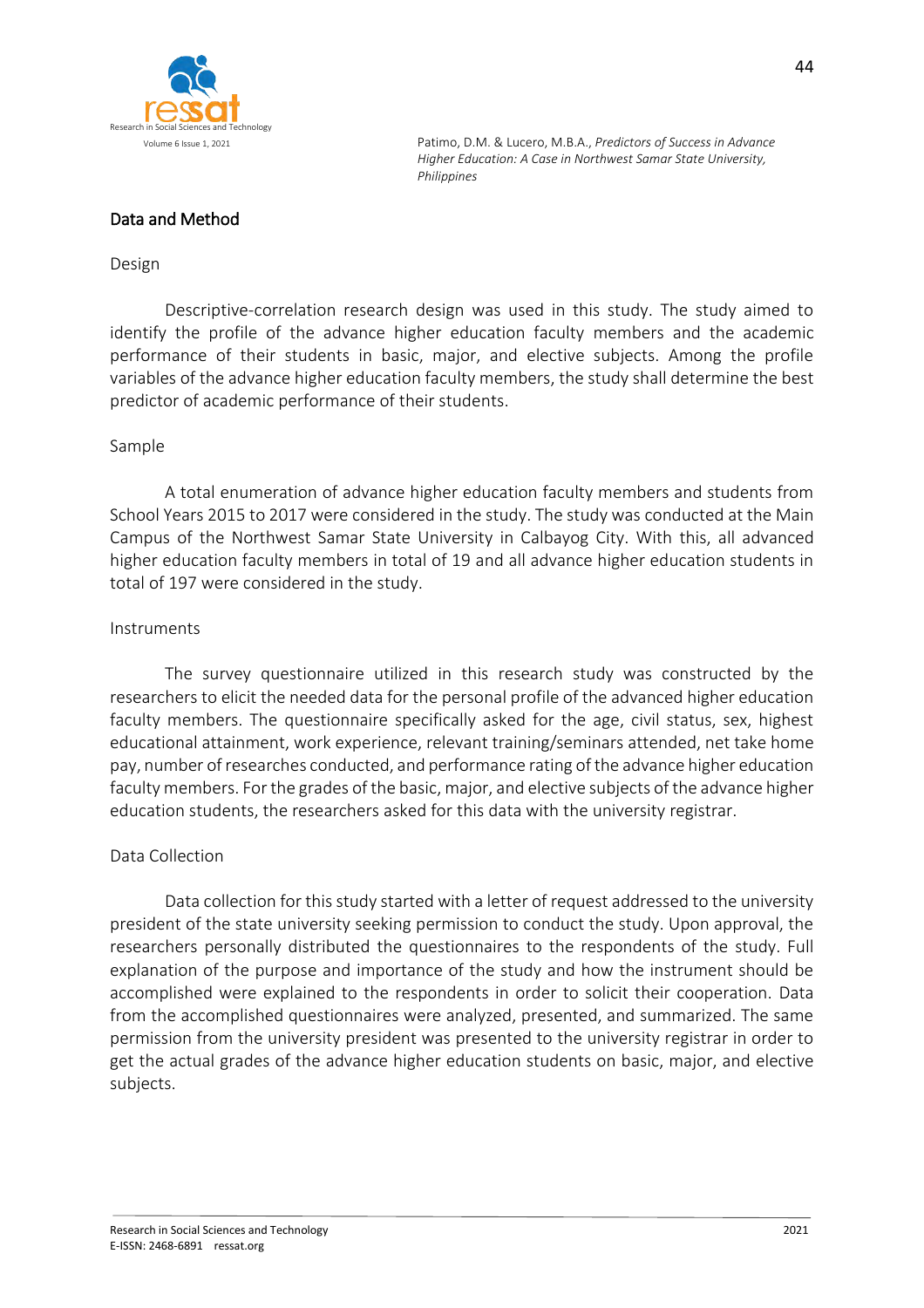

### Data Analysis

Data analysis for this study began with a data cleaning process where non-response and erroneous data were removed from the data set to improve accuracy of the overall analysis. The researchers then employed descriptive statistical analyses using statistical software to summarize the data collected in this study. Statistical tools like frequency and percentage distribution, means, standard deviations, and regression analysis were used for the analysis of the data.

### Results and Discussions

This section presents, analyzes, and interprets the data to answer the problems raised in this study. The discussion includes the profile of the advance higher education faculty members and students, academic performance of the advance higher education students, relationship between the profile of the respondents and the academic performance, and the profile factors that can best determine the students' academic performance.

The first research question of this study was to identify the profile of the advance higher education faculty members in terms of age, civil status, sex, highest educational attainment, work experience, relevant training/seminars attended, net take home pay, number of researches conducted, and performance rating of the advance higher education faculty members. Table 1 presents the frequency and percentage distribution on the profile of the advance higher education faculty members. In terms of age, analysis of the data on the mean and standard deviation revealed that the majority of the advance higher education faculty members are mature adults who reached the apex of their teaching career.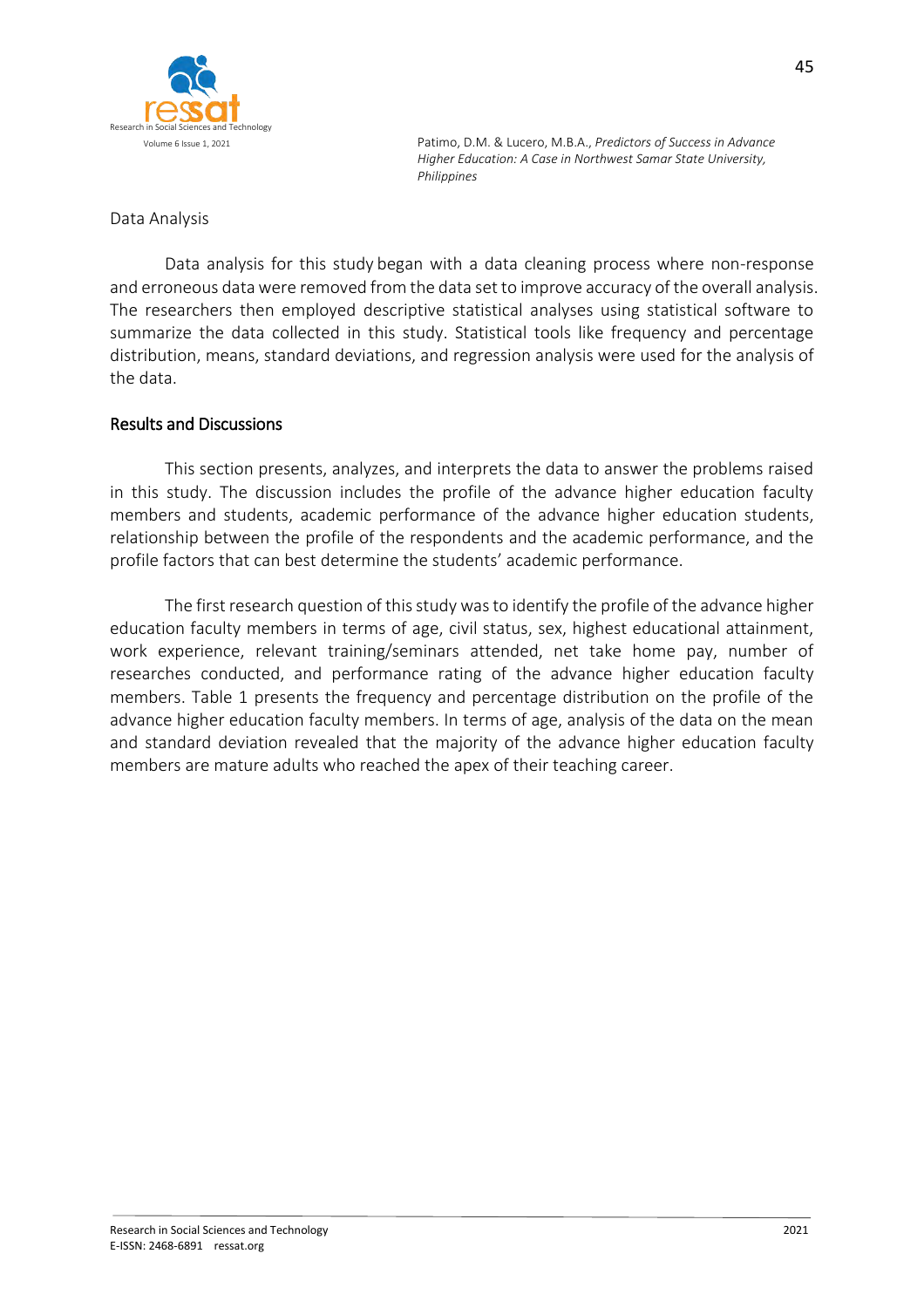

#### Table 1: Frequency and Percentage Distribution on the Profile of the Advance Higher Education Faculty Members in terms of Age, Civil Status, Sex, Highest Educational Attainment, Work Experience, and Relevant Training/Seminars Attended

| Variables                      | Frequency      | Percentage |  |
|--------------------------------|----------------|------------|--|
| AGE (in years)                 |                |            |  |
| 40 and below                   | 7              | 33.30      |  |
| $41 - 50$                      | 5              | 23.80      |  |
| 51 and above                   | 9              | 42.90      |  |
| <b>TOTALS</b>                  | 21             | 100.00     |  |
|                                |                |            |  |
| Mean Age                       | 47.95 years    |            |  |
| <b>Standard Deviation</b>      | 9.68 years     |            |  |
| <b>SEX</b>                     |                |            |  |
| Male                           | 12             | 57.10      |  |
| Female                         | 9              | 42.90      |  |
| <b>TOTALS</b>                  | 21             | 100.00     |  |
|                                |                |            |  |
| <b>CIVIL STATUS</b>            |                |            |  |
| Single                         | 6              | 28.60      |  |
| Married                        | 12             | 57.10      |  |
| Widow/er                       | 3              | 14.30      |  |
| <b>TOTALS</b>                  | 21             | 100.00     |  |
| HIGHEST EDUCATIONAL ATTAINMENT |                |            |  |
| Master's Degree Holder         | 6              | 28.60      |  |
| Doctorate Degree Holder        | 15             | 71.40      |  |
| <b>TOTALS</b>                  | 21             | 100.00     |  |
|                                |                |            |  |
| WORK EXPERIENCE (in years)     |                |            |  |
| 10 and below                   | 2              | 9.50       |  |
| $11 - 20$                      | 10             | 47.60      |  |
| $21 - 30$                      | 7              | 33.30      |  |
| 31 and above                   | $\overline{2}$ | 9.50       |  |
| <b>TOTALS</b>                  | 21             | 100.00     |  |
|                                |                |            |  |
| Mean Work Experience           | 18.38 years    |            |  |
| <b>Standard Deviation</b>      | 7.98 years     |            |  |

The majority of the advance higher education faculty members were male, married, and doctorate holders. The mean work experience and standard deviation showed that most of the advance higher education faculty members practiced already their profession in a long period and may acquire valuable exposure in the field of teaching with professional students. The same profile variables on age, sex, educational background and years of teaching were considered in the study of Monga and Ye (2020) on teachers' perceptions towards interpersonal relationship and working environment at Roong Aroon School, one of the graduate schools in Thailand.

Table 2 presents the frequency and percentage distribution on the profile of advance higher education faculty members concerning the number of relevant trainings/seminars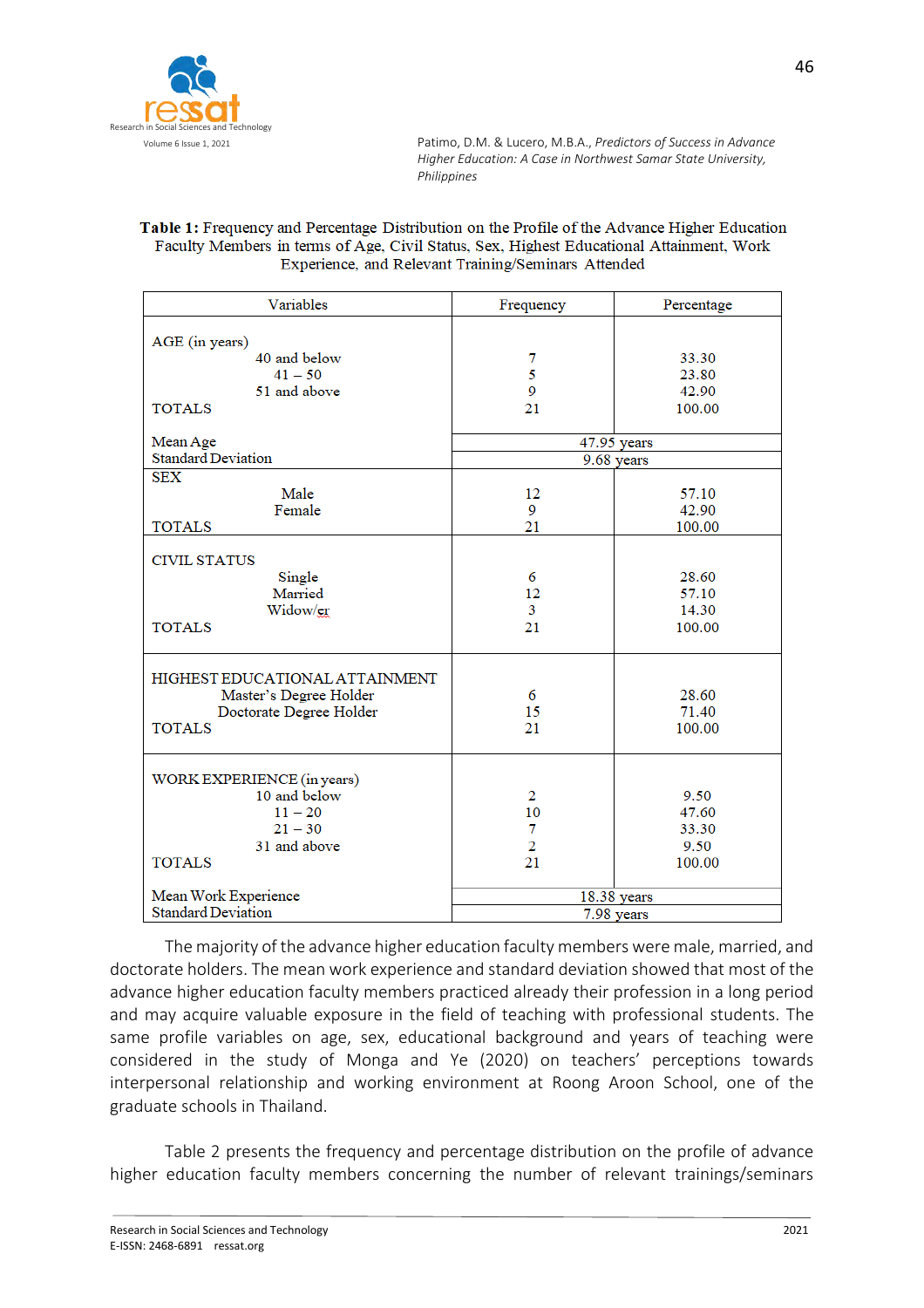

attended, net take-home pay, number of researches conducted, and performance rating. The mean number of relevant trainings/seminars attended by the advance higher education faculty members of the university displayed the support of the administration concerning their education and other teaching competencies. In terms of net take-home pay, the analysis of the computed mean and standard deviation can show the good financial status of the advance higher education faculty members of the university.

| Table 2: Frequency and Percentage Distribution on the Profile of the Advance Higher Education |
|-----------------------------------------------------------------------------------------------|
| Faculty Members in terms of Net Take Home Pay, Number of Researches Conducted, and            |
| Performance Rating                                                                            |

| Variables                                 | Frequency                        | Percentage |  |
|-------------------------------------------|----------------------------------|------------|--|
|                                           |                                  |            |  |
| <b>NUMBER OF RELEVANT</b>                 |                                  |            |  |
| TRAINING/SEMINARS ATTENDED<br>2 and below | 10                               | 47.60      |  |
| $3 - 5$                                   | 9                                | 42.90      |  |
| 6 and above                               | $\overline{2}$                   | 9.50       |  |
| <b>TOTALS</b>                             | 21                               | 100.00     |  |
|                                           |                                  |            |  |
| Mean Number of Relevant Training/Seminars | 2.67 relevant trainings/seminars |            |  |
| <b>Standard Deviation</b>                 | 1.62 relevant trainings/seminars |            |  |
|                                           |                                  |            |  |
| NET TAKE HOME PAY (in pesos)              |                                  |            |  |
| 10,000 and below                          | 6                                | 28.60      |  |
| $10,001 - 20,000$                         | 8                                | 38.10      |  |
| $20,001 - 30,000$                         | 4                                | 19.00      |  |
| $31,000 - 40,000$                         | $\overline{c}$                   | 9.50       |  |
| 41,000 and above                          | 1                                | 4.80       |  |
| <b>TOTALS</b>                             | 21                               | 100.00     |  |
| Mean Net Take Home Pay                    | 18,276.27 pesos                  |            |  |
| <b>Standard Deviation</b>                 | 12,978.69 pesos                  |            |  |
|                                           |                                  |            |  |
| NUMBER OF RESEARCHES CONDUCTED            |                                  |            |  |
| 2 and below                               | 13                               | 61.90      |  |
| $3 - 4$                                   | 6                                | 28.60      |  |
| 5 and above                               | $\overline{2}$                   | 9.50       |  |
| <b>TOTALS</b>                             | 21                               | 100.00     |  |
|                                           |                                  |            |  |
| Mean Number of Researchers Conducted      | 2.57 researches                  |            |  |
| <b>Standard Deviation</b>                 | 1.21 researches                  |            |  |
|                                           |                                  |            |  |
| PERFORMANCE RATING                        |                                  |            |  |
| Outstanding                               | 2                                | 9.50       |  |
| Very Satisfactory                         | 19                               | 90.50      |  |
| <b>TOTALS</b>                             | 21                               | 100.00     |  |
|                                           |                                  |            |  |

Also, the mean and standard deviation with regards to the number of researches conducted by the advance higher education faculty members are good evidence of limited research productivity of the university. This evidently showed the country's problems in terms of maintaining the balance between the mandates of instructions and research in the advance higher education (David et al, 2020). In terms of performance rating, the majority of the advance higher education faculty members are 'very satisfactory' that can further display their degree of teaching proficiency.

The next research question of the study was to identify the academic performance of the advance higher education students in terms of their basic, major, and elective subjects.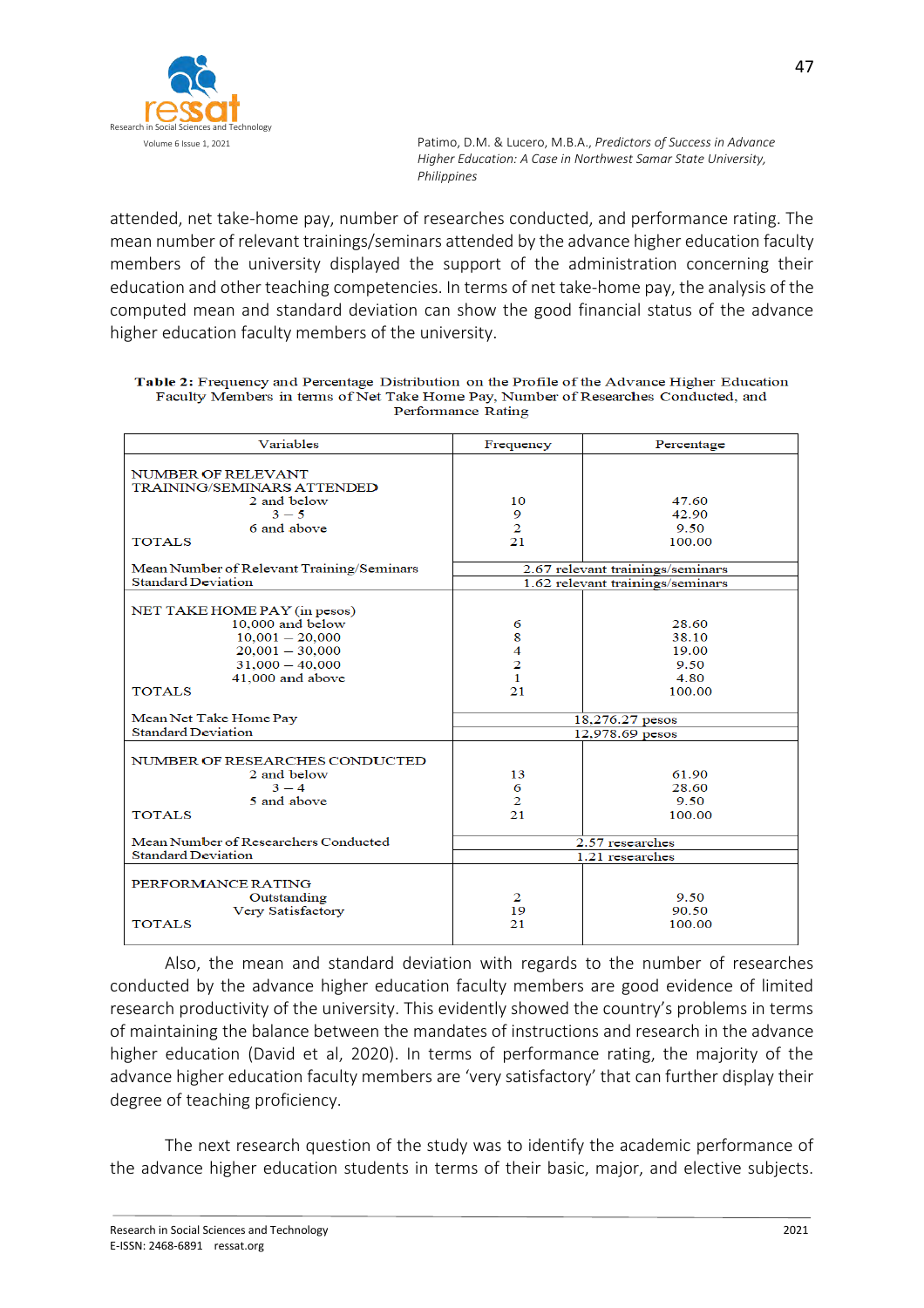

Table 3 displays the academic performance of the advance higher education students in terms of basic, major, and elective subject areas. As observed, passing grades were obtained by the advance higher education students on basic, major, and elective subject areas. This is also true in the study of Mendoza (2020) with the academic performance graduate students in a State College in Northern Leyte, Philippines. These data further show the good scholastic performance of the advance higher education students that prove their motivation to learn important knowledge, skills, and attitude in their field of specializations.

| Table 3: Mean and Standard Deviations on the Academic Performance of the Advance Higher |
|-----------------------------------------------------------------------------------------|
| <b>Education Students of Northwest Samar State University</b>                           |

| Academic Performance                      | Mean                                       | Description | <b>Standard Deviations</b> |
|-------------------------------------------|--------------------------------------------|-------------|----------------------------|
| <b>Basic</b><br>Major<br>Electives        | 1.39<br>1.34<br>1.37                       | P<br>P<br>P | 0.191<br>0.193<br>0.198    |
| <b>OVERALL</b>                            | 1.36                                       | P           | 0.134                      |
| Legend:<br>$1.61 - 2.00$<br>$1.21 - 1.60$ | <b>Low Passed</b><br>(LP)<br>(P)<br>Passed |             |                            |

(HP) High Passed

The last research question addressed in this study was to determine the profile variable of the advance higher education faculty members that best predict the academic performance of their students. Table 4 displays the stepwise multiple regression analysis of the profile of the advance higher education faculty members concerning the scholastic performance of their students. The result revealed the predictor for the scholastic performance of the advance higher education is the work experience of advance higher education faculty members.

These findings were supported in the study of Hamilton et al (2015). Their study postulated that teachers matter most to the student's academic performance. When it comes to student performance, the teacher factor is estimated to have twice or thrice the impact compared to any other school factors. Another study found that the teachers can contribute as much as the students' capacities and abilities to student learning (Gairola, 2019; Morteza & Khademi, 2015). Also, Wenglingsky (2001) suggested that teachers' sources of pedagogical beliefs and teachers' teaching experiences are the main predictors of learners' outcomes.

 $1.00 - 1.20$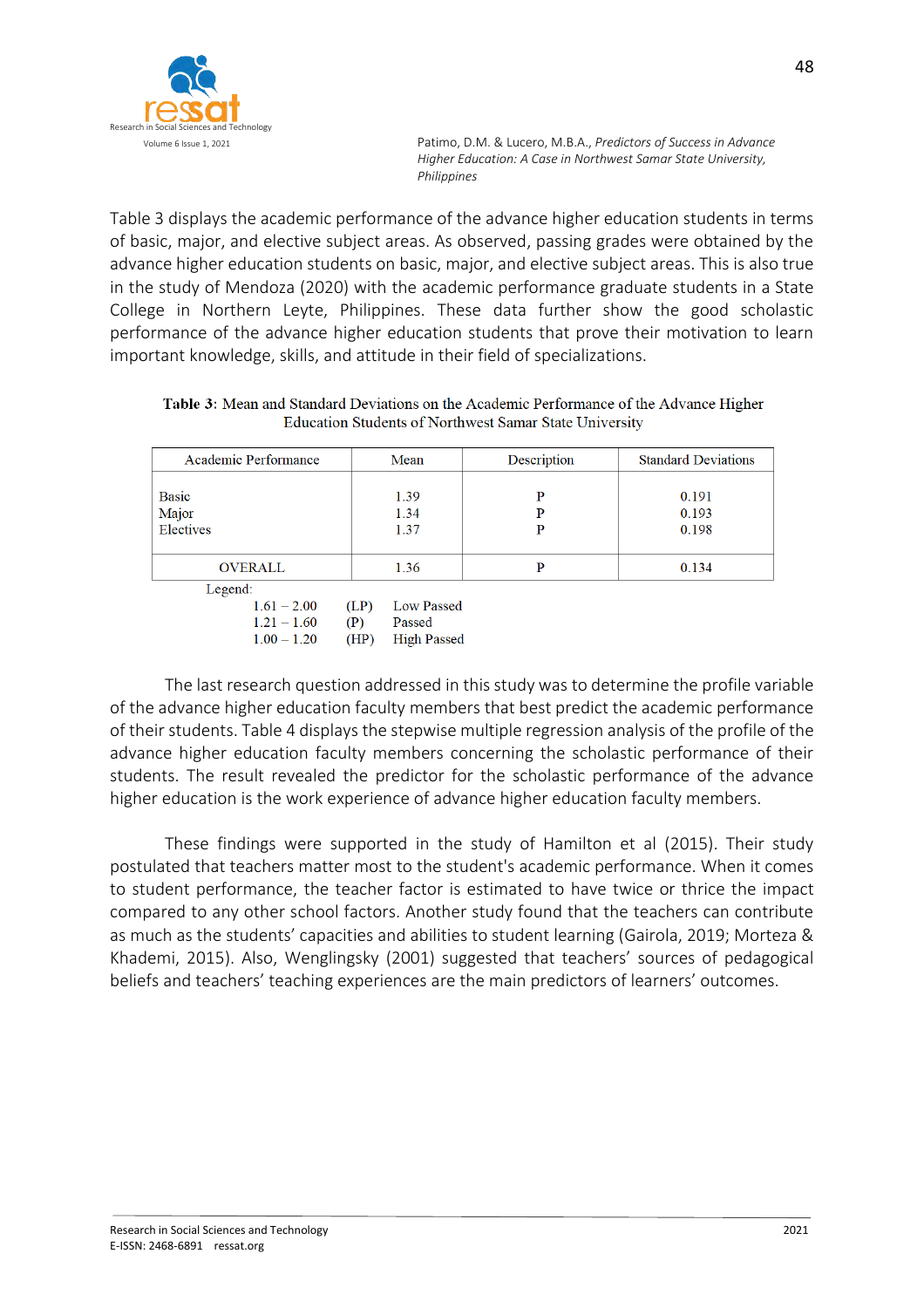

| Table 4: Stepwise Multiple Regression Analysis of the Profile of the Advance Higher Education |
|-----------------------------------------------------------------------------------------------|
| Faculty Members with Respect to Academic Performance of their Students                        |

| Profile Variables                      | Academic Performance |          |       |
|----------------------------------------|----------------------|----------|-------|
|                                        | <b>Beta</b>          |          | Sig.  |
| Constant                               | 1.609                | 9.857    | 0.000 |
| Age                                    | 0.087                | 0.286    | 0.778 |
| <b>Sex</b>                             | 0.298                | 1.492    | 0.153 |
| Rank                                   | 0.173                | 0.583    | 0.567 |
| Work Experience                        | $0.584**$            | 3.135    | 0.005 |
| Number of Trainings/ Seminars Attended | $-0.250$             | $-1.369$ | 0.188 |
| Net Take Home Pay                      | 0.103                | 0.480    | 0.637 |
| Number of Researches Conducted         | $-0.028$             | $-0.145$ | 0.887 |
| <b>Performance Rating</b>              | 0.085                | 0.411    | 0.686 |
| R-Square                               | 0.341                |          |       |
| <b>Adjusted R-Square</b>               | 0.306                |          |       |
| <b>F-Ratio</b>                         | $9.825**$            |          |       |
| p-value                                | 0.005                |          |       |

In relation to this, Demirham and Yucel (2016) concluded in their study that the teacher commitment can be predicted by their marital status and working time. This is also supported with a linear regression study of Bittman and Russell (2016) when they found out that the instructional pedagogies of experienced teachers increase student performance.

### Conclusion

The success in advance higher education can be primarily predicted with the work experience of the faculty members. Good or bad academic performance of the advance higher education students primarily dependent to the work experience of their faculty members. Faculty members with high work experience usually denote good academic performance of their students. On the other hand, low work experience among faculty members denotes low academic performance of their students. More experienced faculty members in the university have more relevant trainings or seminars attended, more researches conducted, good performance rating, and higher net take home pay. With this, their students are more motivated to learn and to equip with the necessary knowledge and skills to be successful in their advance higher education studies. Work experience of the advance higher education faculty members may be considered as important criteria for the recruitment and selection of faculty members in masteral and doctorate programs of the university. Results of this study are primarily limited in the case of the Northwest Samar State University that offers graduate programs in the Philippine settings.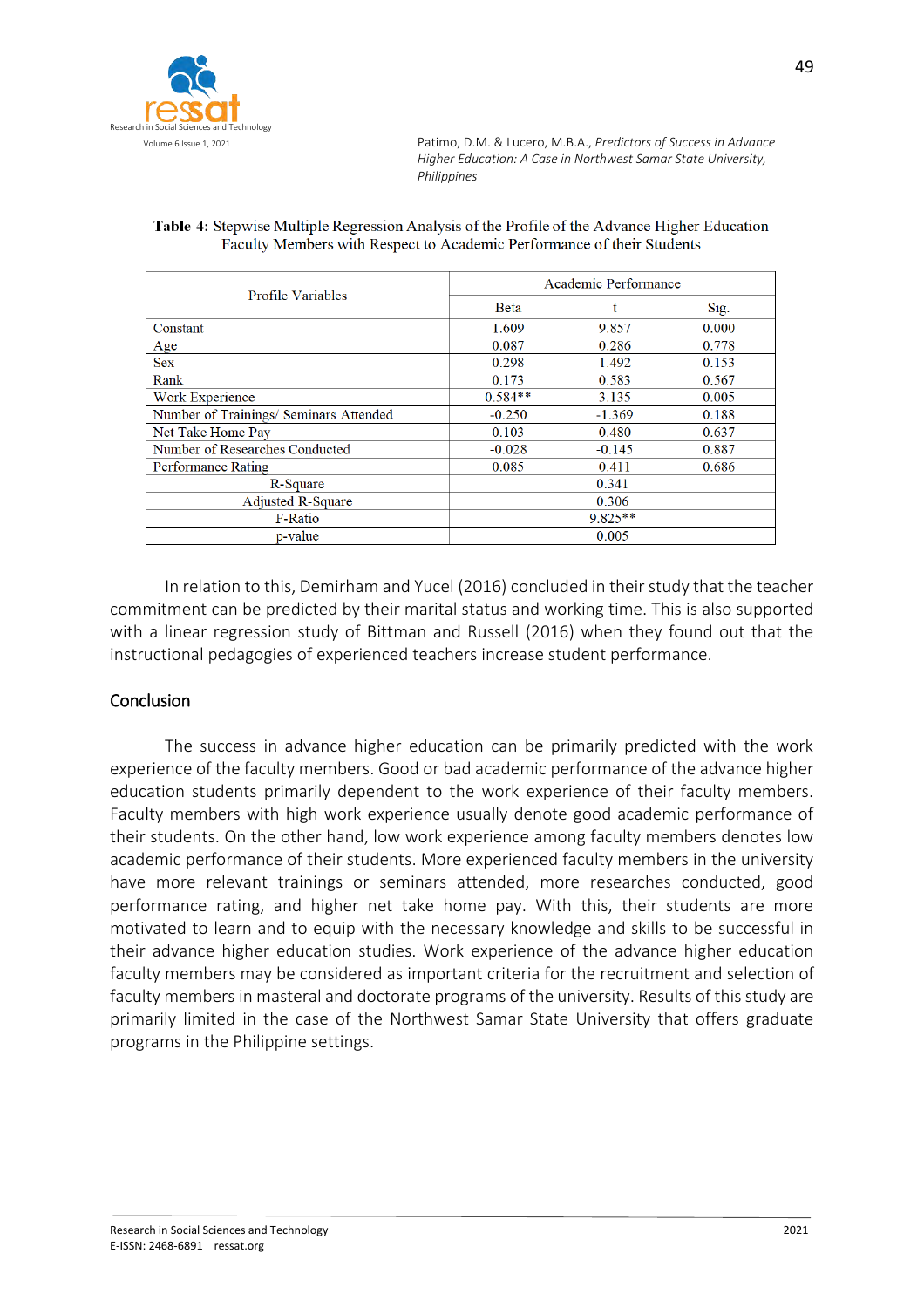

# References

- Alyahyan, E. & Düştegör, D. (2020). Predicting academic success in higher education: literature review and best practices. *Int J Educ Technol High Educ 17*(3). https://doi.org/10.1186/s41239-020-0177-7
- Bhatti, M.T. & Qazi, W. (2011). Parental Support, Self-Concept, Motivational Orientations, and Teacher-Student Relationship, and Academic Competence: An Exploratory Analysis, 2011, 6(4), 203-214.
- Bilbao, P., Corpuz, B., & Llagas, A. (2012). The Teaching Profession Second Edition. Lorimar Publishing Inc.
- Bittman, B., & Russell, W. (2016). Civic education in United States: A multiple regression of civic education scores from the national assessment of educational progress. *Research in Social Sciences and Technology, 1*(2). https://doi.org/10.46303/ressat.01.02.1
- Bulut, I., & Yilmaz, F. (2014). The Relationship between Mathematics Teachers' Democratic Behavior and Students' Mathematics Success, *International Online Journal of Educational Sciences, 6*(3), 626-637.
- Ching Jr, J. P., & Patimo, D. M. (2021). Effectiveness of the MIS Units in SUCs Samar-Leyte Islands through Management Functions: Administrators and MIS Personnel Perspective. *Asian Journal of Research in Computer Science*, 13-21.
- Clarke, B., Clarke, D., Sullivan, P. & O'Shea, H. (2010). Exploring the Relationship between Task*, Teacher Actions, and Student Learning, PNA, 4*(4), 133-142.
- Danielson, C. (2006). Teacher leadership that strengthens professional practice. ASCD.
- David, A. P., Reyes, Z. Q., Miranda, P. A., Nalipay, M. J. N., Ancho, I. V., & Roxas, M. M. (2020). Graduate Teacher Education in the Philippines: Observations and Prospects. The Normal Lights, 14(2).
- Denessen, E., Vos, N., Hasselman, F., & Louws, M. (2015). The Relationship Between Primary School Teacher and Student Attitudes towards Science and Technology, Education Research International, 2015.
- Demirhan, G., & Yucel, C. (2016). A prediction for teacher commitment; Effects of managerial style, burnout and demographics*. Research in Social Sciences and Technology, 1*(1), 24- 43. https://doi.org/10.46303/ressat.01.01.2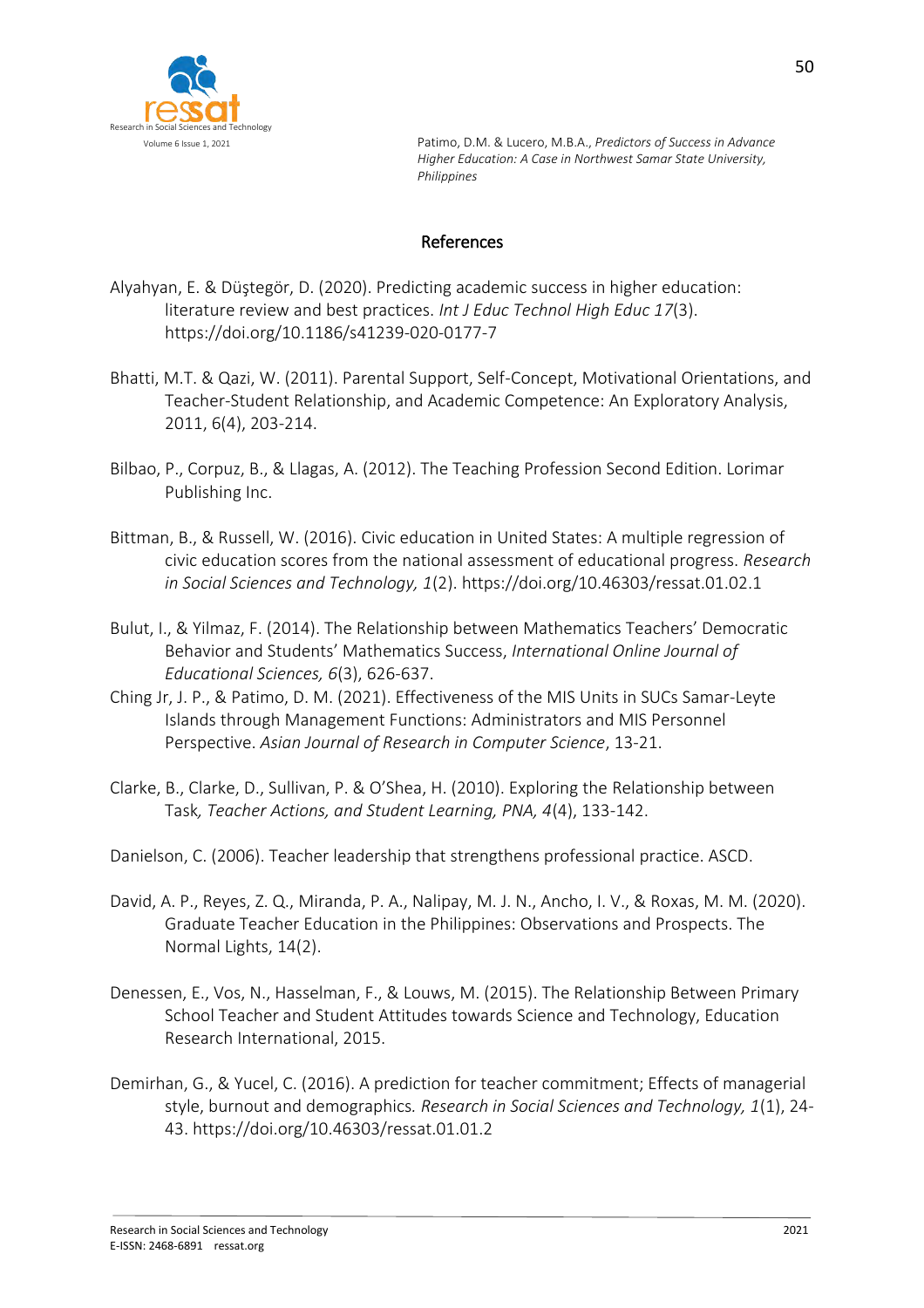

- Dinh, H. (2019). Towards a Knowledge-rich Curriculum. *Journal of Curriculum Studies Research*, *1*(1), 54-70. https://doi.org/10.46303/jcsr.01.01.5
- Gairola, R. (2019). Attitudes of secondary teacher trainees towards entrepreneurial education. *Research in Educational Policy and Management*, *1*(1), 44-54. https://doi.org/10.46303/repam.01.01.4
- Gwen, Bug (June 12, 2011). How Undergraduate and Graduate School are Different. Retrieved November 20, 2015 from https://membracid.wordpress.com/2011/06/12/howundergraduate-and-graduate-school-are-different.
- Hamilton, L. S., Engberg, J., Steele, J. L., & Mihaly, K. (2015). Teachers Matter: Understanding Teachers' Impact on Student Achievement. Retrieved November 18, 2015 from http://www.rand.org/education/projects/measuring-teachereffectiveness/teachersmatter. html.
- Hashmi, M. A., Zeeshan, A., Raza, S. A., Memood T. & Shaikh, F. M. (2011). Investigating Teachers' Academic Excellence as a Predictor of Acceptable Teaching through Students' Evaluation of Teachers. Asian Social Science, 7(10).
- Lee, A., & Lee, A. (2020). Experience with Diversity is Not Enough: A Pedagogical Framework for Teacher Candidates that Centers Critical Race Consciousness. *Journal of Curriculum Studies Research*, *2*(2), 40-59. https://doi.org/10.46303/jcsr.2020.9
- McCorkle, W. (2020). Problematizing Immigration Restrictions during COVID-19 in the Social Studies Classroom. *Research in Social Sciences and Technology, 5*(3), 1-24. https://doi.org/10.46303/ressat.05.03.1
- Mendoza, A. D. (2020). Precursors of Academic Performance of Graduate Students in a State College in Northern Leyte, Philippines. Solid State Technology, 10263-10276.
- Monga, S., & Ye, Y. (2020). A Study of Teachers' Perceptions Towards Interpersonal Relationship and Working Environment with Their Demographic Profile at Roong Aroon School, Thailand. Scholar: *Human Sciences, 12*(1), 377-377.
- Morteza, M. & Khademi, M. (2015). The Relationships among Sources of Teacher Pedagogical Beliefs, Teaching Experiences, and Student Outcomes*, International Journal of Applied Linguistics and English Literature, 4*(2), 177-184.
- Ngoma, M., Ntale, P. D., & Abaho, E. (2017). Social-economic factors, student factors, student academic goals and performance of students in institutions of higher learning in Uganda. *Africa Education Review, 14*(2), 106-121. http://dx.doi.org/10.1080/18146627.2017.1286941